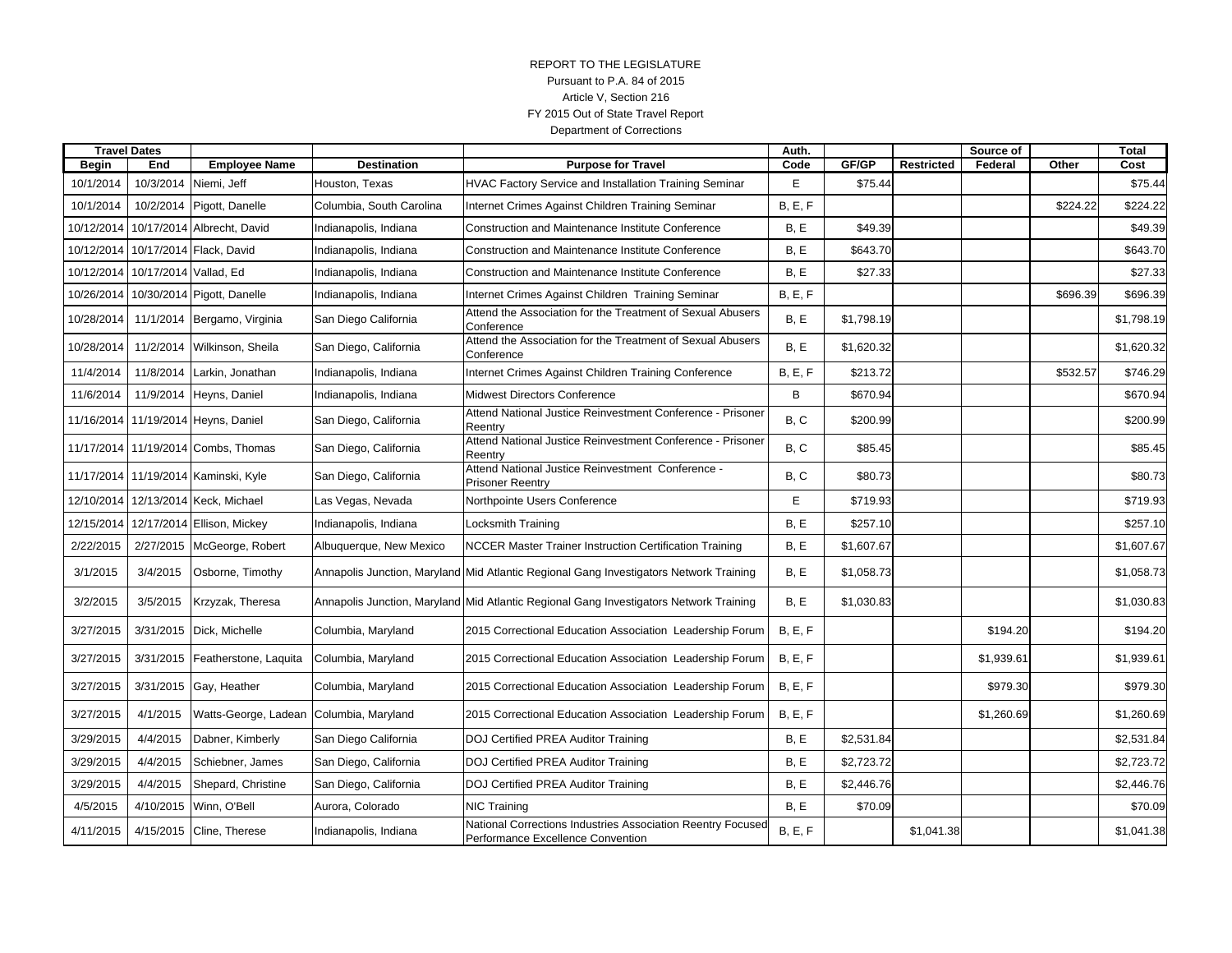# REPORT TO THE LEGISLATURE Pursuant to P.A. 84 of 2015 Article V, Section 216 FY 2015 Out of State Travel Report Department of Corrections

|              | <b>Travel Dates</b> |                                   |                            |                                                                                                       | Auth.             |            |                   | Source of  |            | Total      |
|--------------|---------------------|-----------------------------------|----------------------------|-------------------------------------------------------------------------------------------------------|-------------------|------------|-------------------|------------|------------|------------|
| <b>Begin</b> | End                 | <b>Employee Name</b>              | <b>Destination</b>         | <b>Purpose for Travel</b>                                                                             | Code              | GF/GP      | <b>Restricted</b> | Federal    | Other      | Cost       |
| 4/12/2015    | 4/15/2015           | Kamrada, Christopher              | Indianapolis, Indiana      | National Corrections Industries Association Reentry Focused<br>Performance Excellence Convention      | B, E, F           |            | \$566.63          |            |            | \$566.63   |
| 4/21/2015    |                     | 4/24/2015 Marlan, Russell         | Denver, Colorado           | Attend Parole and Probation Executives Network Meetings                                               | B, E              | \$101.88   |                   |            |            | \$101.88   |
| 5/2/2015     | 5/5/2015            | Farber, Matthew                   | Moundsville, West Virginia | <b>Mock Prison Riots</b>                                                                              | B, E              | \$81.50    |                   |            |            | \$81.50    |
| 5/2/2015     | 5/5/2015            | Maddox, Kristoffer                | Moundsville, West Virginia | <b>Mock Prison Riots</b>                                                                              | B, E              | \$383.66   |                   |            |            | \$383.66   |
| 5/2/2015     | 5/5/2015            | Poindexter, Jacob                 | Moundsville, West Virginia | <b>Mock Prison Riots</b>                                                                              | B, E              | \$174.00   |                   |            |            | \$174.00   |
| 5/2/2015     | 5/5/2015            | Whitman, Jay                      | Moundsville, West Virginia | <b>Mock Prison Riots</b>                                                                              | B, E              | \$176.00   |                   |            |            | \$176.00   |
| 5/2/2015     | 5/5/2015            | Whitney, Julie                    | Moundsville, West Virginia | <b>Mock Prison Riots</b>                                                                              | B, E              | \$176.00   |                   |            |            | \$176.00   |
| 5/3/2015     | 5/5/2015            | Costello, Anthony                 | Madison, Wisconsin         | Region III & IV CEA Training Conference                                                               | B, E              | \$331.18   |                   |            |            | \$331.18   |
| 5/3/2015     |                     | 5/16/2015 Pigott, Danelle         | Maitland, Florida          | <b>ICAC Forensic Examiner Certification Course</b>                                                    | B, E, F           |            |                   |            | \$1,964.48 | \$1,964.48 |
| 5/16/2015    |                     | 5/27/2015 Gorton, Yvonne          | San Diego, California      | <b>PREA Auditor Certification</b>                                                                     | B, E              | \$1,698.55 |                   |            |            | \$1,698.55 |
| 5/17/2015    | 5/24/2015           | Steece, Kristopher                | San Diego, California      | <b>PREA Auditor Certification</b>                                                                     | B, E              | \$2,565.38 |                   |            |            | \$2,565.38 |
| 5/29/2015    | 6/1/2015            | Beaman, Joseph                    | Seattle, Washington        | National Association of Extradition Officials Training                                                | B, E              | \$1,304.70 |                   |            |            | \$1,304.70 |
| 6/1/2015     | 6/5/2015            | Dawdy, David                      | Butner, North Carolina     | <b>NIC Conference</b>                                                                                 | B, E              | \$441.08   |                   |            |            | \$441.08   |
| 6/1/2015     | 6/4/2015            | Fleming, William                  | Atlanta, Georgia           | 2015 National Internet Crimes Against Children Conference                                             | B, E, F           |            |                   |            | \$690.34   | \$690.34   |
| 6/1/2015     | 6/4/2015            | Gallagher, Richard                | Atlanta, Georgia           | 2015 National Internet Crimes Against Children Conference                                             | B, E, F           |            |                   |            | \$1,083.64 | \$1,083.64 |
| 6/1/2015     | 6/4/2015            | Gettys, Lisa                      | Atlanta, Georgia           | 2015 National Internet Crimes Against Children Conference                                             | B, E              | \$962.09   |                   |            |            | \$962.09   |
| 6/1/2015     | 6/5/2015            | Goldman, Julie                    | Atlanta, Georgia           | 2015 National Internet Crimes Against Children Conference                                             | B, E              | \$1,328.03 |                   |            |            | \$1,328.03 |
| 6/1/2015     | 6/5/2015            | Larkin, Jonathan                  | Atlanta, Georgia           | 2015 National Internet Crimes Against Children Conference                                             | B, E, F           | \$17.26    |                   |            | \$866.87   | \$884.13   |
| 6/8/2015     |                     | 6/11/2015 Donald, Jimmica         | Bloomington, Minnesota     | Healing Trauma Training in Minnesota                                                                  | B, E              | \$685.50   |                   |            |            | \$685.50   |
| 6/8/2015     |                     | 6/11/2015 Hitchingham, Julia      | Bloomington, Minnesota     | Covington Curriculum Conference. Gender Responsive<br>and Trauma Informed Behavioral Health Services. | B, E              | \$564.97   |                   |            |            | \$564.97   |
| 6/14/2015    | 6/19/2015           | Fisher, Travis                    | Westminster, Colorado      | PolyCom Training                                                                                      | B, E              | \$1,003.26 |                   |            |            | \$1,003.26 |
| 6/16/2015    |                     | 6/16/2015 Washington, Heidi       | Washington, DC             | Observe Reentry Program in Montgomery County                                                          | B                 | \$479.86   |                   |            |            | \$479.86   |
| 6/21/2015    |                     | 6/26/2015 Gallagher, Richard      | Suwanee, Georgia           | Internet Crimes Against Children Training Conference                                                  | B, E              | \$1,163.78 |                   |            |            | \$1,163.78 |
| 7/10/2015    |                     | 7/16/2015 Watts-George, Ladean    | Arlington, Virginia        | 70th Correction Education Association Annual Leadership<br>Forum                                      | <b>B, D, E, F</b> |            |                   | \$1,290.22 |            | \$1,290.22 |
| 7/11/2015    |                     | 7/16/2015   Featherstone, Laquita | Arlington, Virginia        | 70th Correction Education Association Annual Leadership<br>Forum                                      | <b>B, D, E, F</b> |            |                   | \$1,213.83 |            | \$1,213.83 |
| 7/11/2015    |                     | 7/16/2015 Gay, Heather            | Arlington, Virginia        | 70th Correction Education Association Annual Leadership<br>Forum                                      | <b>B, D, E, F</b> | \$855.23   |                   | \$565.20   |            | \$1,420.43 |
| 7/28/2015    |                     | 7/30/2015 Corcoran, Kim           | Bloomington, Minnesota     | 2015 GED Annual Conference                                                                            | <b>B, D, E, F</b> |            |                   | \$821.72   |            | \$821.72   |
| 8/9/2015     |                     | 8/13/2015 Cedillo, Gabriel        | Dallas, Texas              | Attend Crimes Against Children Conference--Reimbursed by<br>ICAC                                      | <b>B, D, E, F</b> |            |                   |            | \$780.26   | \$780.26   |
| 8/9/2015     |                     | 8/13/2015 Gallagher, Richard      | Cedartown, Georgia         | Internet Crimes Against Children Task Force Training                                                  | <b>B, D, E, F</b> |            |                   |            | \$940.74   | \$940.74   |